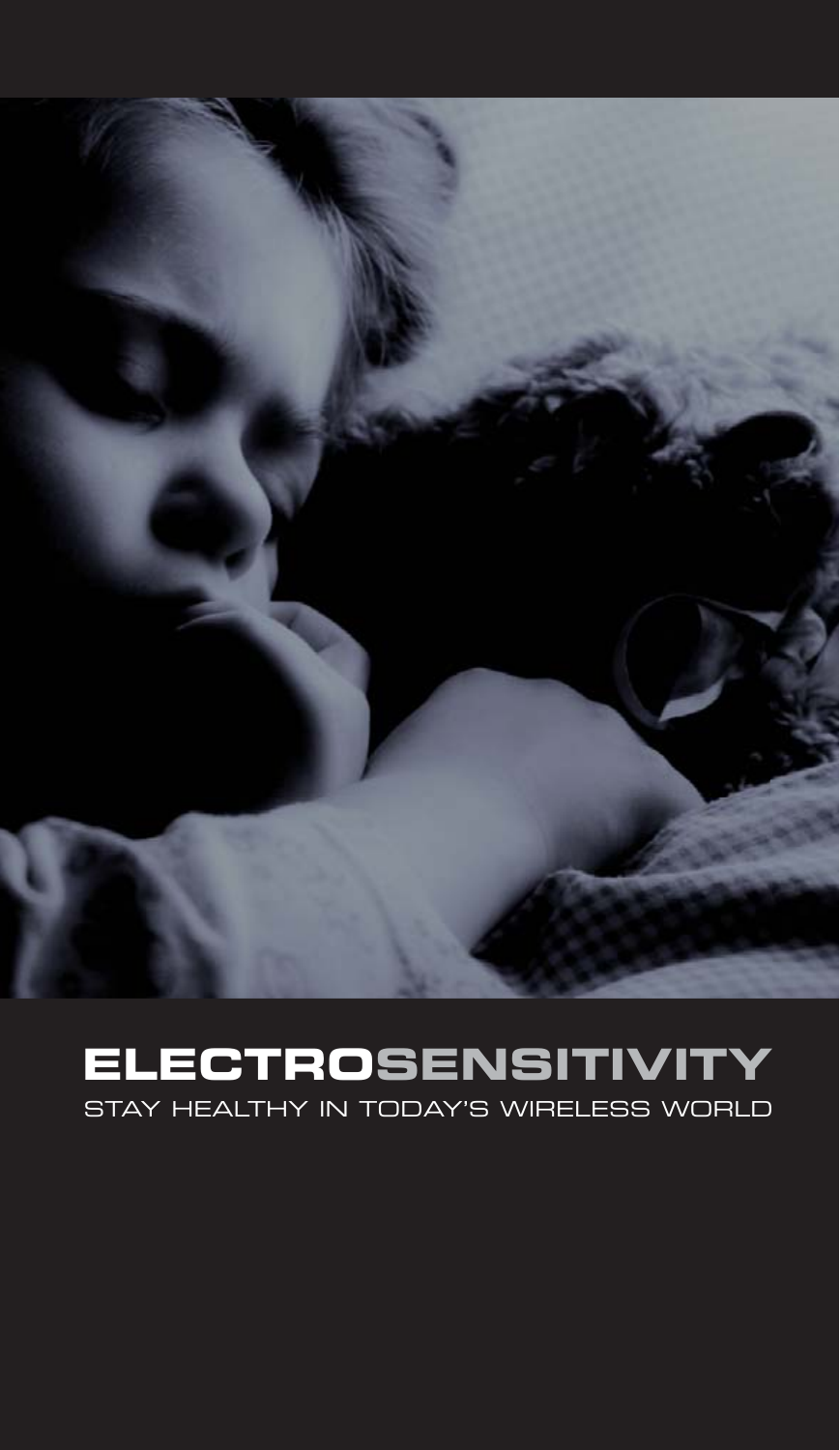

#### Microwave radiation exposure from wireless technologies

Today's wireless technologies are so convenient, it is hard to imagine how we ever lived without them, but did you know they are potentially harmful to your health?

 Non-existent 20 years ago, we are now continually exposed to microwave radiation - known as **electrosmog** - from a variety of wireless technology sources including:

> **Mobile phone masts DECT cordless phones Computer wireless links Bluetooth UMTS Mobile phones Microwave products Wireless baby alarms Wireless burglar alarms**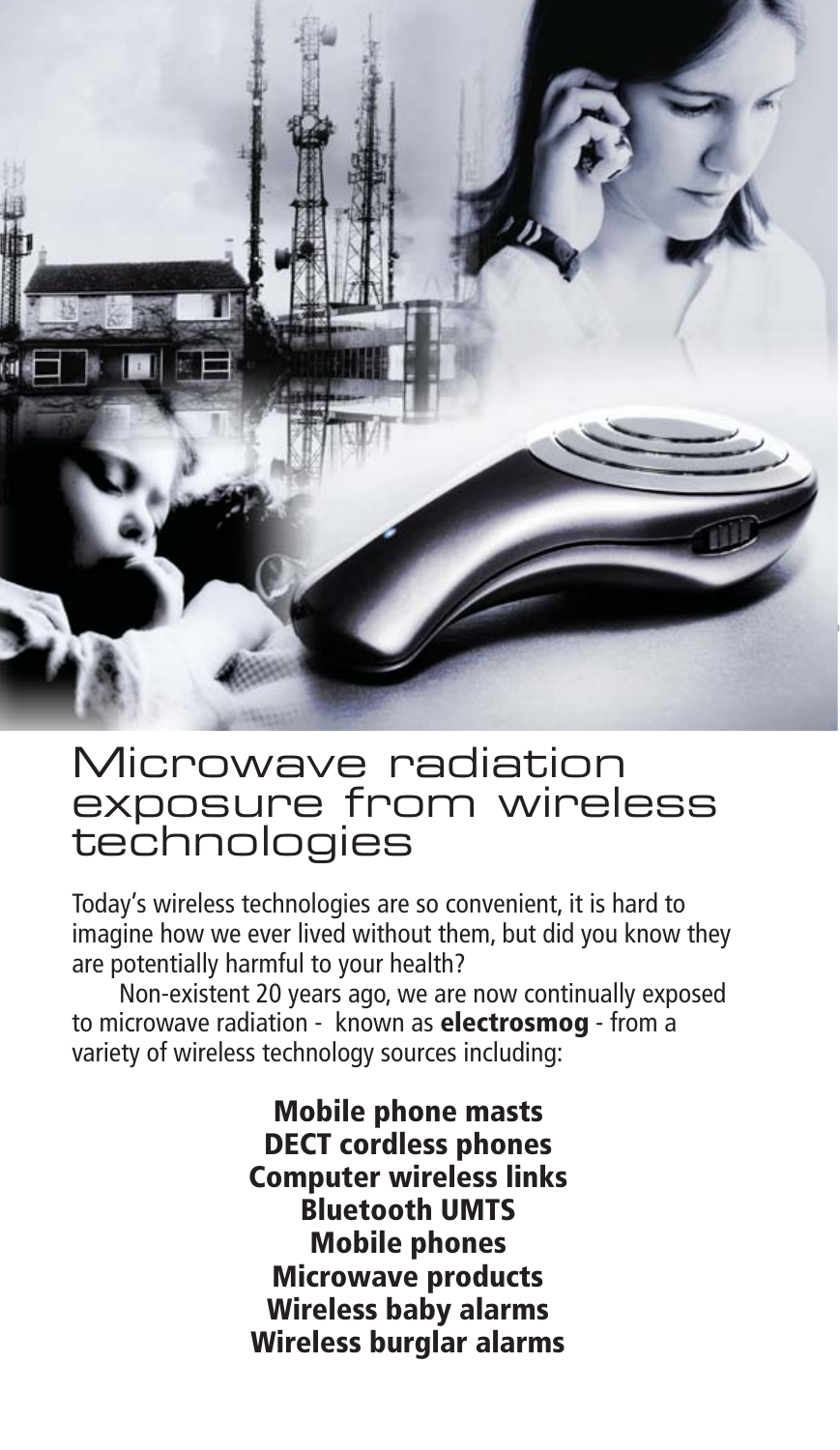# **Electrosensitivity** -<br>protect yourself and your family

You can't touch it, see it or smell it but you, or someone close to you, may be one of the growing number of people who are sensitive to microwave radiation and will develop **electrosensivity** as a result of exposure.

 Now recognised as a medical condition, the science is complex but experts believe that the digital pulsing of the signals acts as a switching device on the cells of the body.

 Research shows that between 3 and 5% of the population in developed countries will develop electrosensitivity (also known as electrohypersensitivity or EHS), as a result of overexposure to electrosmog.

#### Symptoms and health effects

Here are just some of the health effects associated with electrosensitivity

**Insomnia or disturbed sleep \* Headaches Depression \* Behavioural changes in children Skin complaints including eczema & rashes Tinnitus \* Tiredness \* Epilepsy \* Cancer**

### Revealing the invisible

The Electrosmog Detector exposes the potentially harmful microwave radiation from the wireless communications that now surround us.

It is a learning tool, helping you to stay healthy.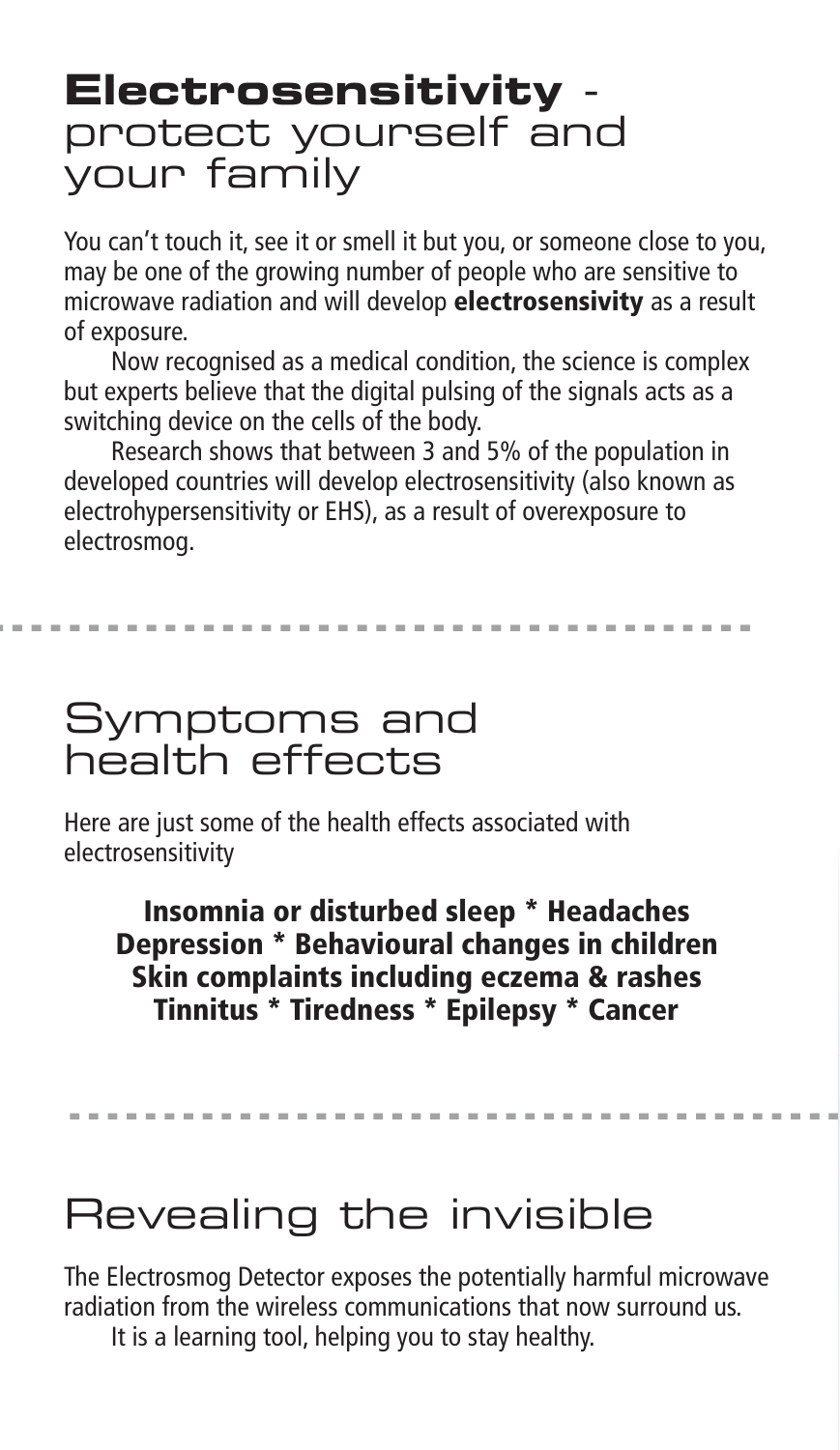### Detect and Protect

The Electrosmog Detector allows you to actually hear the digital pulsing of microwave frequency signals. Simple to use, it detects the microwave transmissions and makes them audible, with the volume dependent on the type and intensity of the level of radiation. The more intense the radiation, the louder and more unpleasant the noise, Hearing is believing!

 The Electrosmog Detector reveals the microwave radiation hotspots in your personal environment – in your living room, in your bedroom, in vehicles, at the office, in schools, in hotels, and whilst travelling. It can also identify your quiet zones.

 Dr David Dowson, an expert in electrosensitivity, advises that you just do not want too much electrosmog in your home. "Get electrosmog out of the bedroom! Move your mobile phone and your DECT cordless phone's base station well away from your bedside table, so you are not being irradiated as you sleep. Aim to make your seating and sleeping areas electrosmog-free"

 By minimising your exposure to wireless technologies you can help to protect your health. With small changes in lifestyle or minor readjustments to your personal spaces, dramatic reductions in exposure can be achieved.

 Exposure can also be minimised by using attractive shielding fabrics - as curtains or curtain linings, for instance, (see www.detect-protect.eu.com) which can deflect up to 99% of microwave radiation.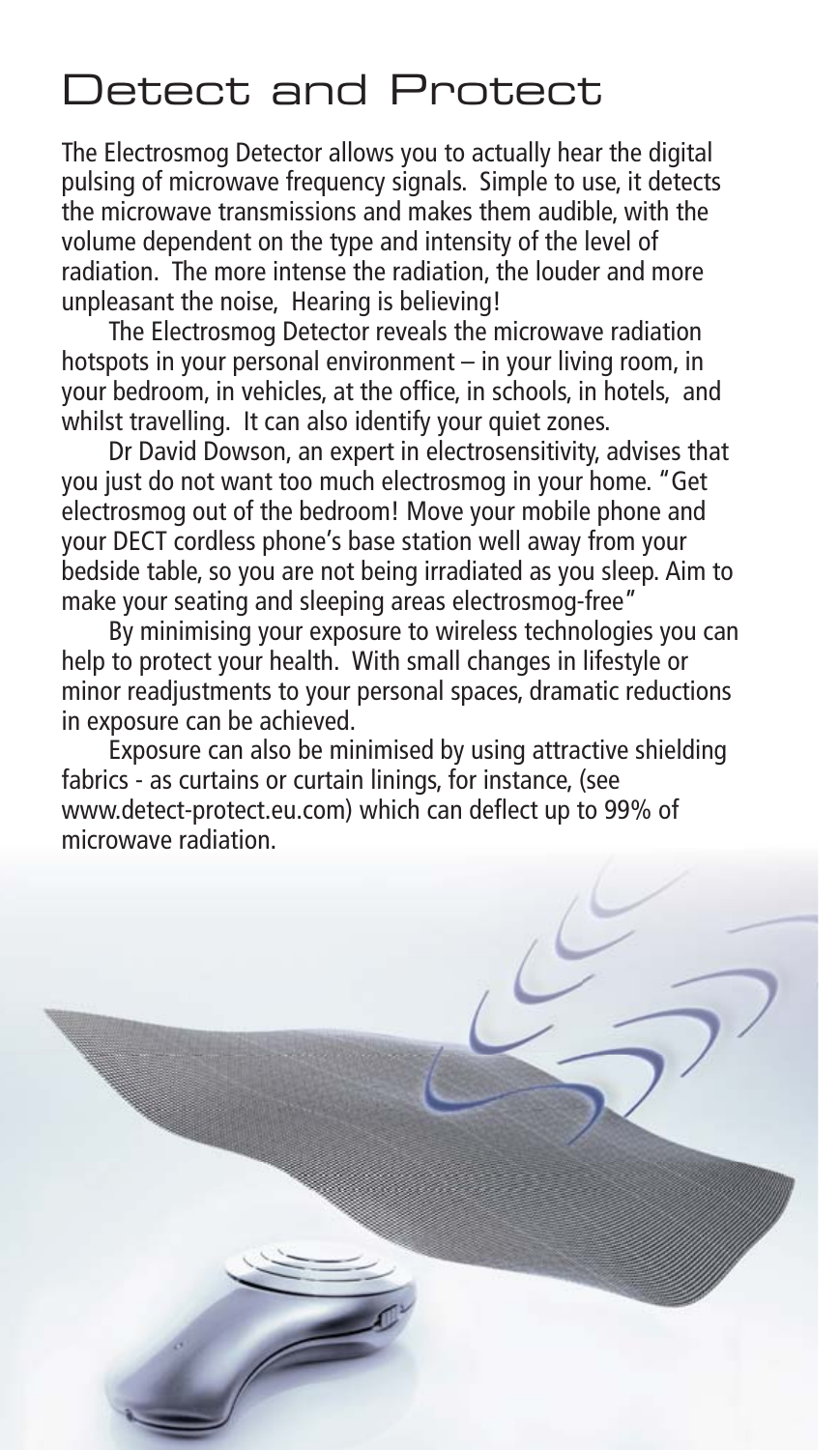#### **The Electrosmog Detector**



FEATURES AND BENEFITS

- \* First such consumer product on the marketplace
- \* Detects microwave radiation 'hotspots' from all wireless technologies
- \* Audible signal indicates severity of microwave radiation exposure
- \* Stylish design and packaging
- \* Handy size means it fits easily in to handbag or pocket
- \* Lightweight and portable for travelling
- \* Easy operation on/off switch and volume control
- \* Battery operated one PP3 9V battery supplied
- \* Complete with protective fabric sleeve to test its effectiveness
- \* Comes with two year warranty

#### DETECTOR OPERATION

The detector is held in the hand and can be used to determine the direction and source of microwave radiation, in addition to gaining an impression of its relative intensity.